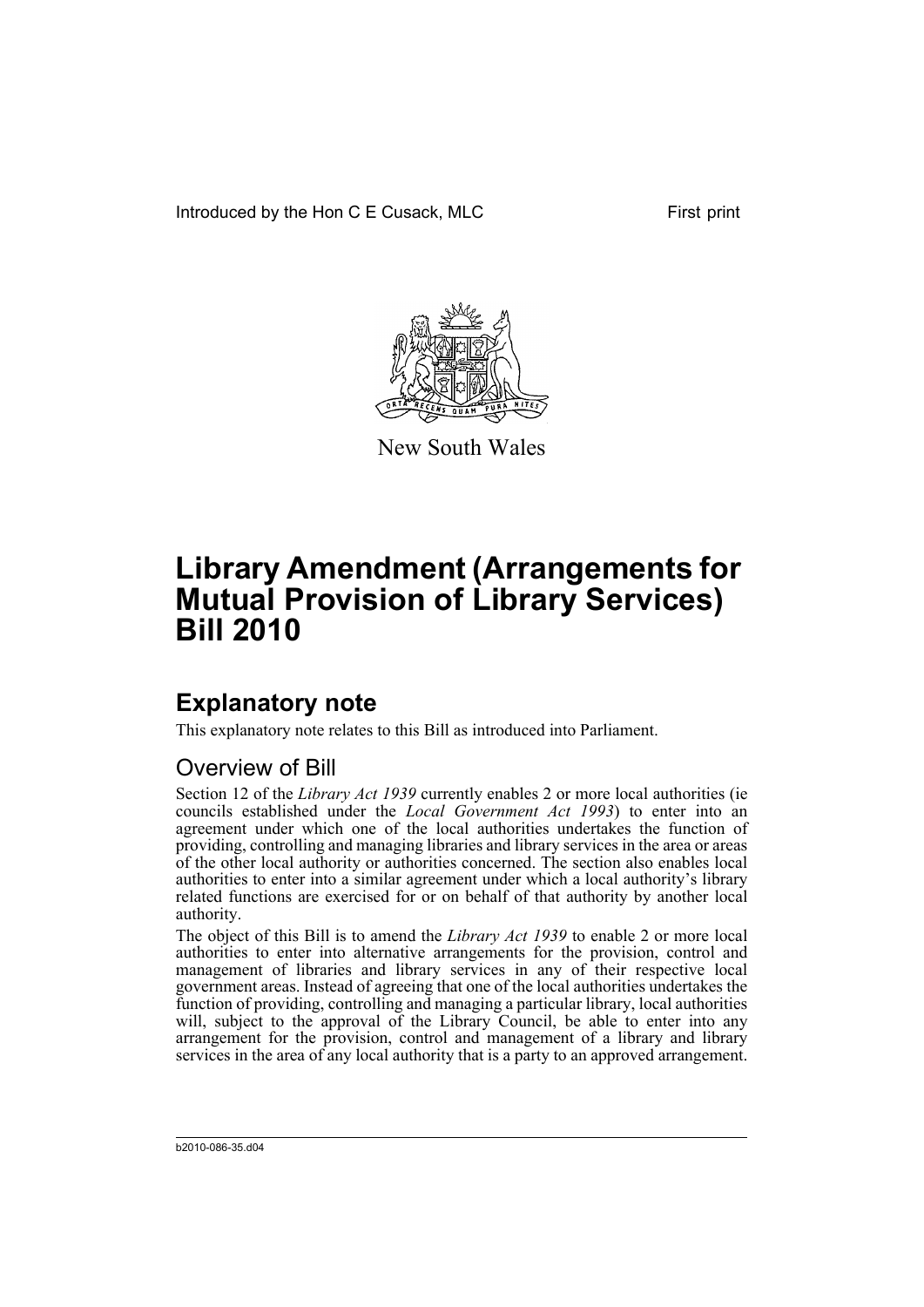Library Amendment (Arrangements for Mutual Provision of Library Services) Bill 2010

Explanatory note

### Outline of provisions

**Clause 1** sets out the name (also called the short title) of the proposed Act.

**Clause 2** provides for the commencement of the proposed Act on the date of assent to the proposed Act.

#### **Schedule 1 Amendment of Library Act 1939 No 40**

**Schedule 1** amends the *Library Act 1939* for the purposes described in the above Overview.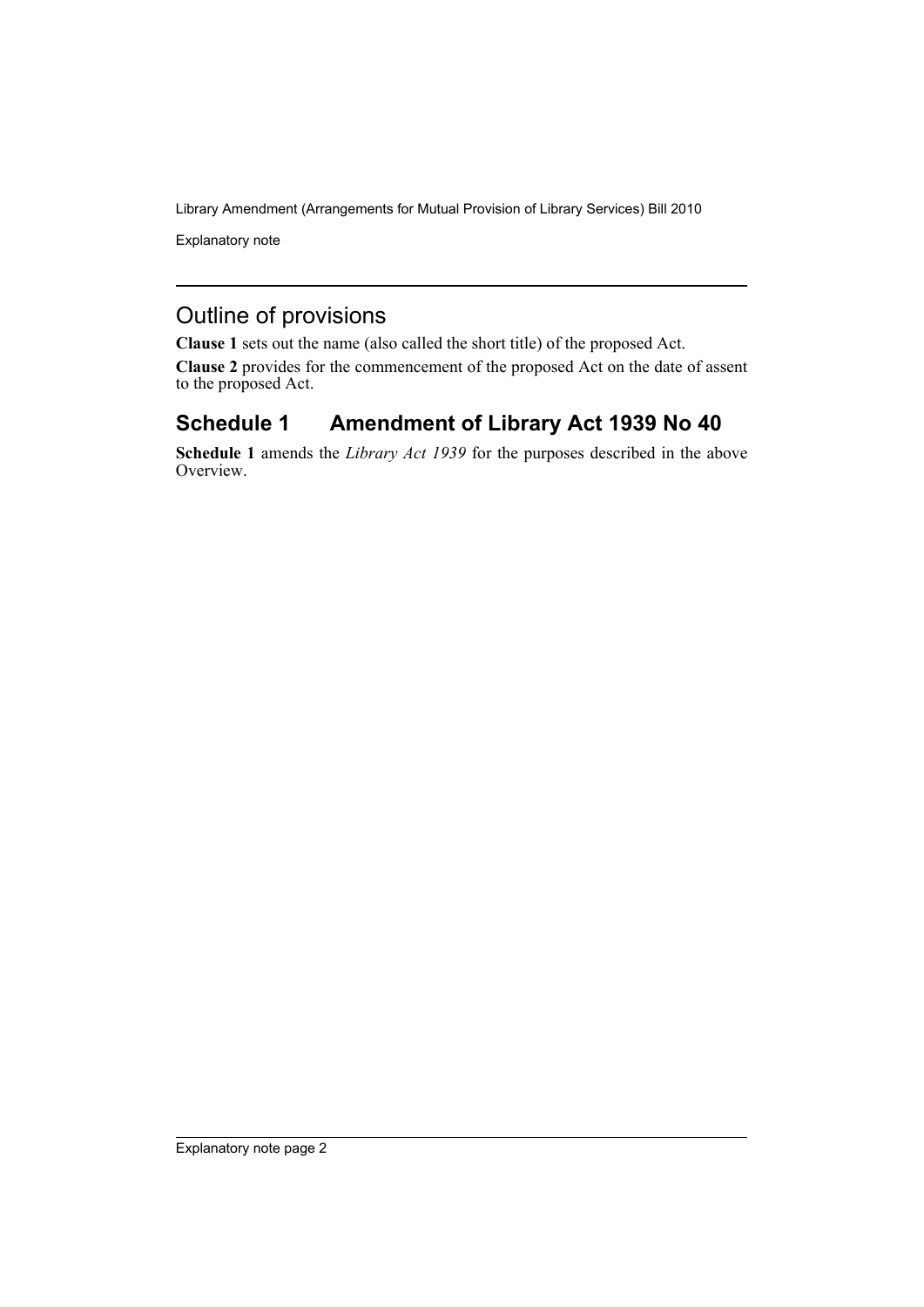Introduced by the Hon C E Cusack, MLC First print



New South Wales

# **Library Amendment (Arrangements for Mutual Provision of Library Services) Bill 2010**

### **Contents**

|                                                | Page |
|------------------------------------------------|------|
| Name of Act                                    |      |
| 2 Commencement                                 |      |
| Schedule 1 Amendment of Library Act 1939 No 40 |      |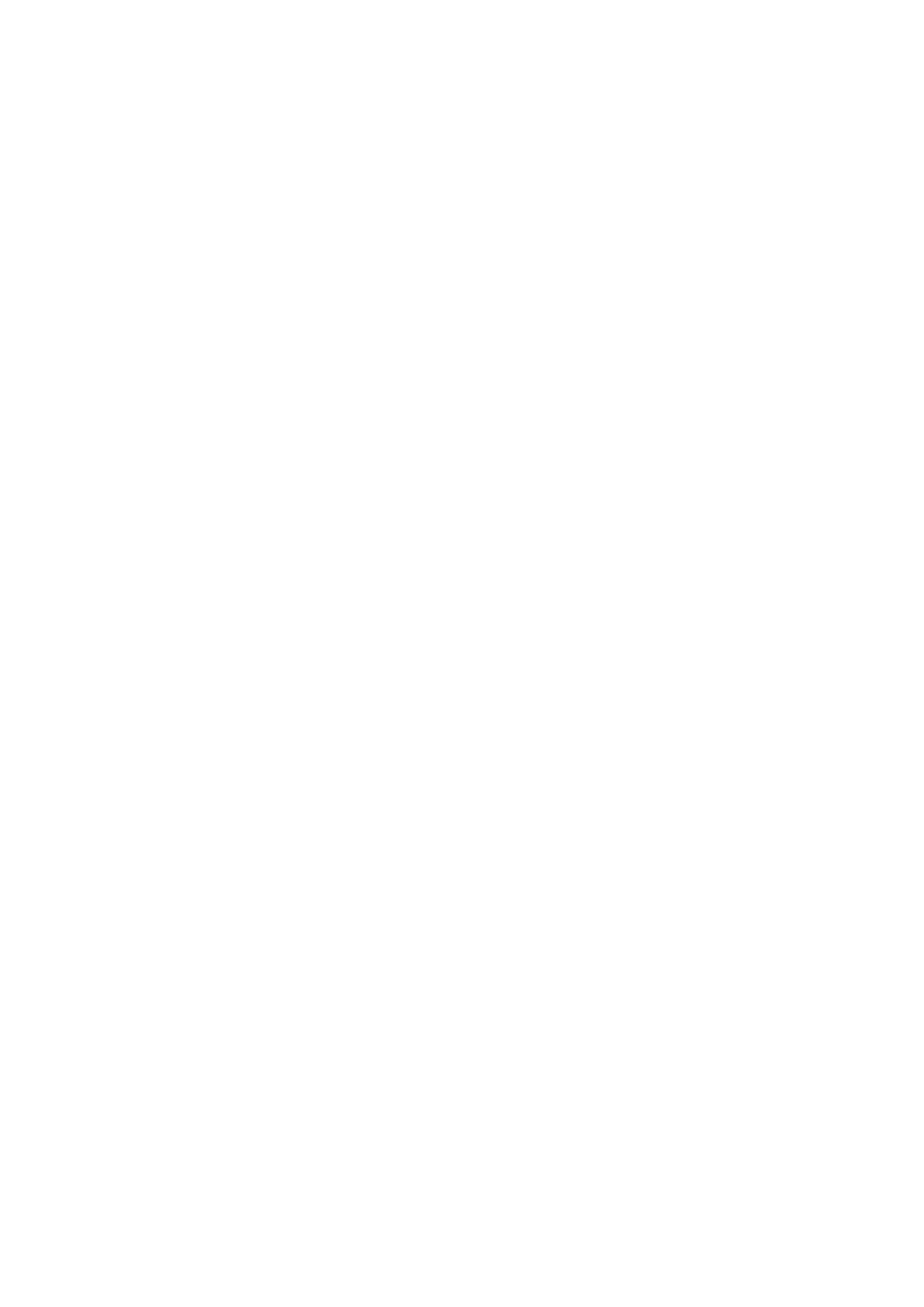

New South Wales

# **Library Amendment (Arrangements for Mutual Provision of Library Services) Bill 2010**

No , 2010

#### **A Bill for**

An Act to amend the *Library Act 1939* to authorise local councils to enter into arrangements for the provision, control and management of libraries and library services.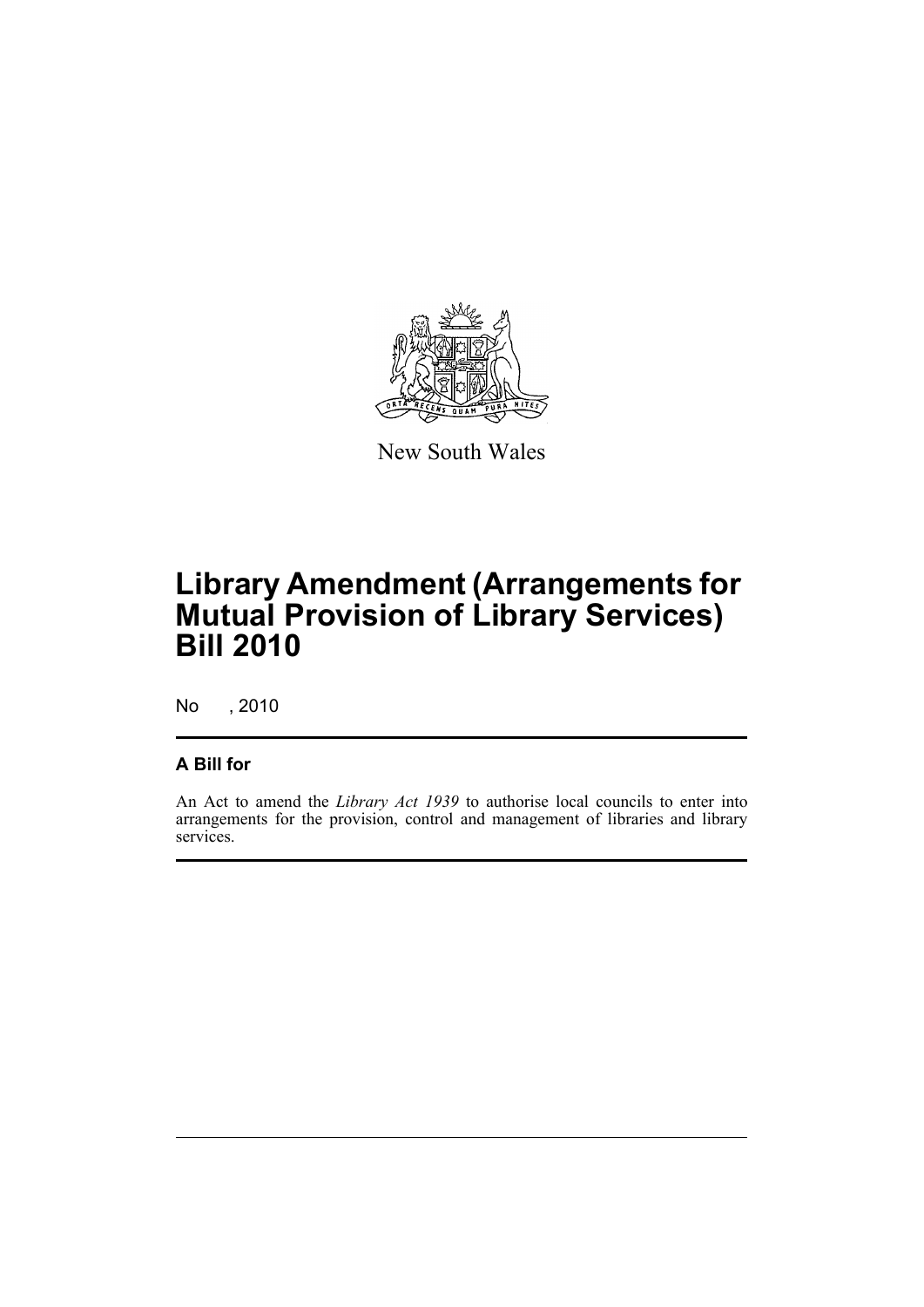<span id="page-5-1"></span><span id="page-5-0"></span>

|   | The Legislature of New South Wales enacts:                                                             |                     |
|---|--------------------------------------------------------------------------------------------------------|---------------------|
| 1 | Name of Act                                                                                            | $\overline{2}$      |
|   | This Act is the Library Amendment (Arrangements for Mutual<br>Provision of Library Services) Act 2010. | 3<br>$\overline{4}$ |
|   | <b>Commencement</b>                                                                                    | 5                   |
|   | This Act commences on the date of assent to this Act.                                                  | 6                   |